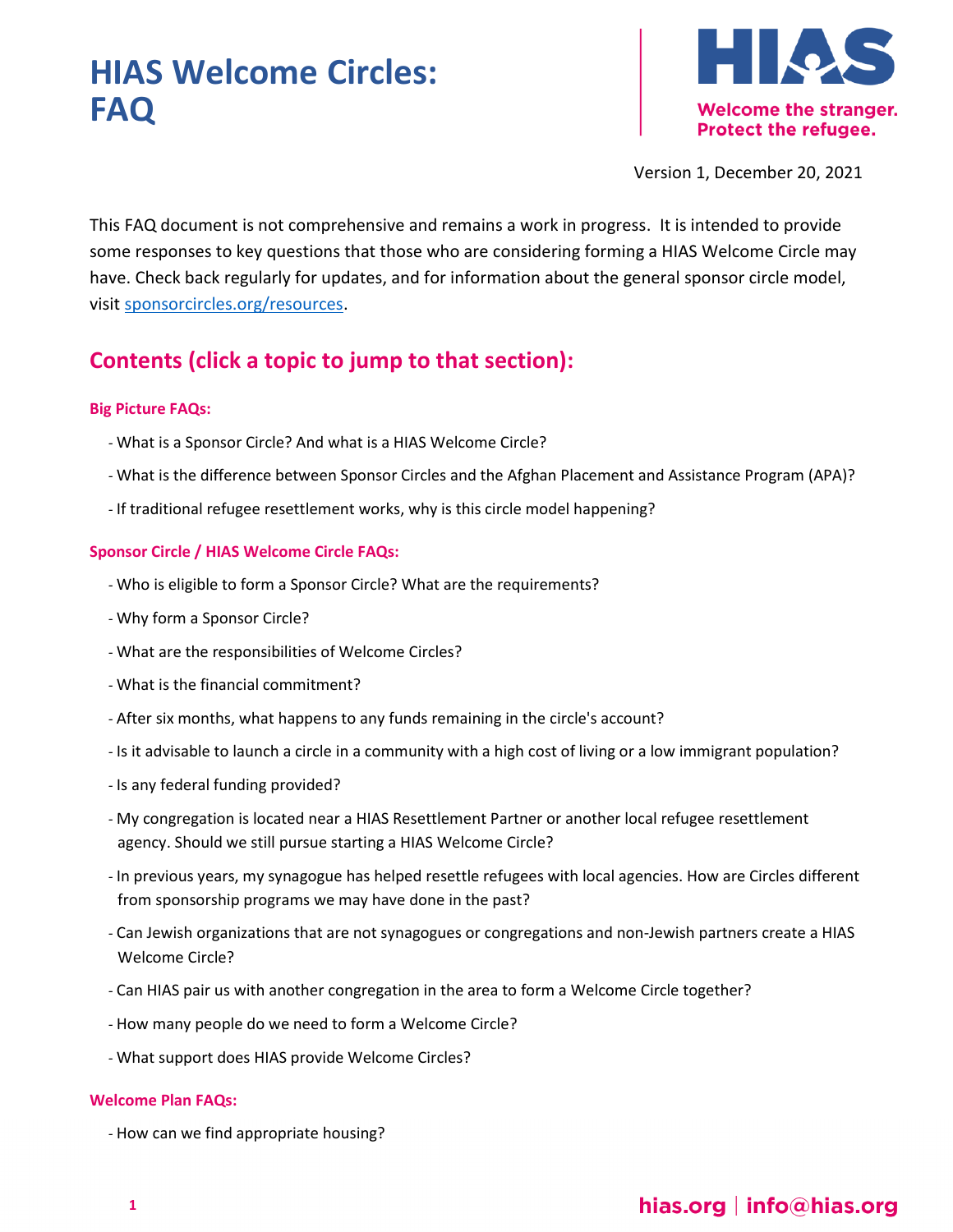- *-* [Who should be part of the core group of a Welcome Circle?](#page-8-0)
- *-* [What is the level of detail that is needed to fill out the Welcome Plan? How specific does the housing plan](#page-8-1)  [need to be, for example, not knowing the timing of when the family would arrive/how many people?](#page-8-1)
- *-* [I'm having trouble budgeting without knowing how large of a family to expect. What does HIAS](#page-9-0)  [recommend?](#page-9-0)

#### **[Application Process FAQs:](#page-9-1)**

- *-* [I just submitted a request to complete the background check for myself. Can I start moving forward with](#page-9-2)  [the application form process while I'm waiting to hear that the check has been authorized?](#page-9-2)
- *-* [Can the actual application be submitted without a finalized/complete background check?](#page-9-3)
- *-* [How long does the process from submitting an application to being matched with a family/individual take?](#page-9-4)
- *-* [Unfortunately, no one in our networks \(or our circle\) speaks Dari or Pashto. What if we are matched with a](#page-9-5)  [family that has minimal or no English language skills?](#page-9-5)
- *-* [Before we decide, can we speak with a congregation who has done this](#page-10-0) before?
- *-* [We want to make sure our group is respectful of the boundaries and emotional distress that the family](#page-10-1)  [may have. What is your recommendation?](#page-10-1)
- *-* [OK, I think we're in! How do we get](#page-10-2) started?
- *-* [The application requires me to enter information about the umbrella agency my circle will be associated](#page-10-3)  with - [is that HIAS? What should I enter there?](#page-10-3)
- *-* [How do we handle and disburse the money that we raise?](#page-11-0)
- *-* [We need to go through our synagogue's formal process before saying yes](#page-11-1)  the board of directors, the [Rabbis, etc. This takes time. Is it ok if we can't say yes for a month or two?](#page-11-1)
- *-* [What happens if after six months, the family or individual our circle has assisted is not on their feet?](#page-11-2)
- *-* [What other support services are available after the six months are up?](#page-12-0)
- *-* [I understand humanitarian parole is a temporary status that may run out after two years. What is our](#page-13-0)  [responsibility as a Welcome Circle in adjusting their status?](#page-13-0)
- *-* [Can you share an example of what success looks like in this model, after six months?](#page-13-1)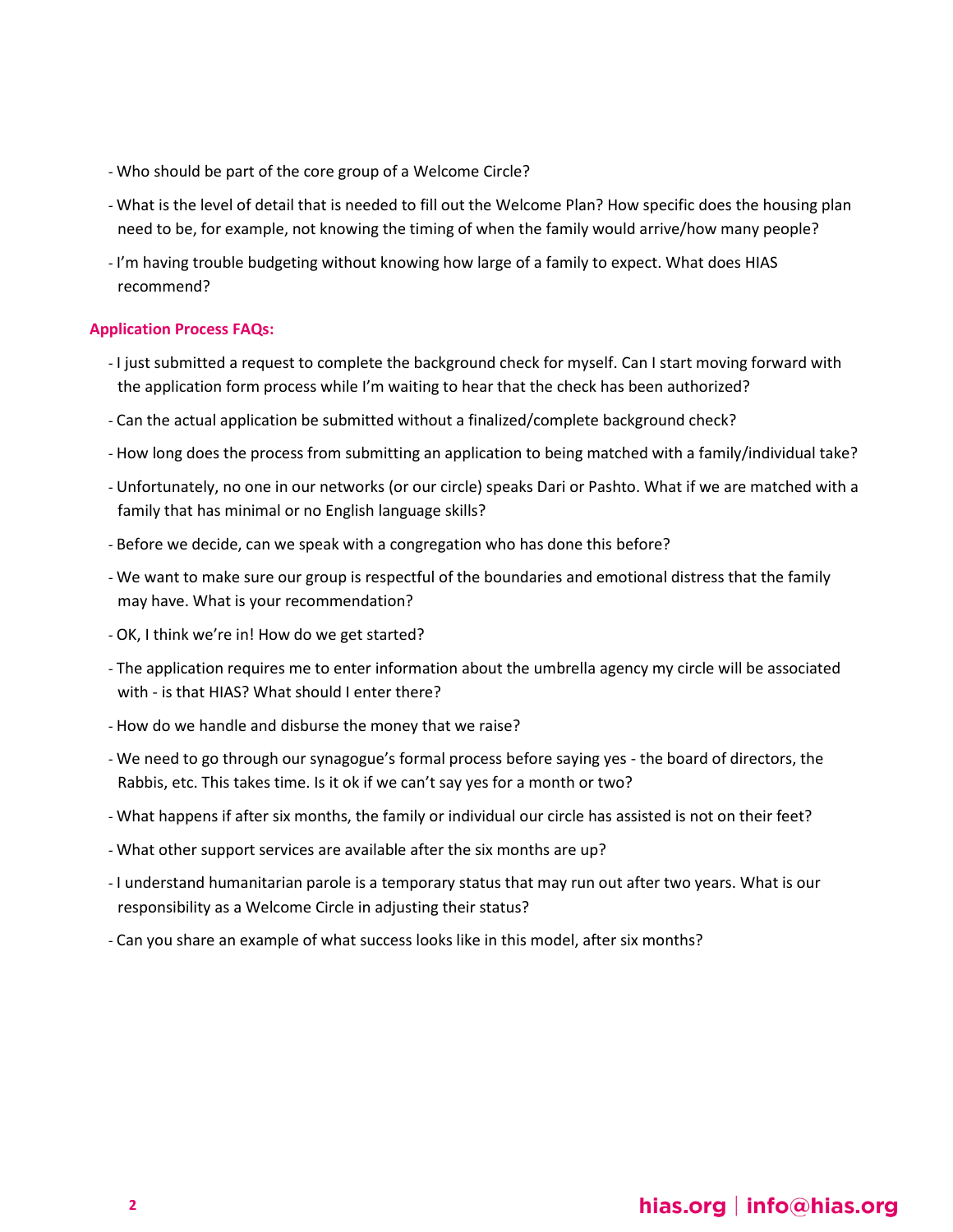# <span id="page-2-0"></span>**Big Picture FAQs:**

### <span id="page-2-1"></span>**What is the Sponsor Circle Program? And what is a HIAS Welcome Circle?**

The U.S. government (State Department) has just approved private community sponsorship to aid in resettling and integrating Afghan parolees off of U.S. military bases, known as safe havens. Prior to this approval, newly arriving refugees and refugee-like populations went through the traditional U.S. Refugee Admissions Program (USRAP). HIAS is one of nine national networks involved in resettlement via the USRAP. The U.S. has named the [Community Sponsorship Hub](https://www.sponsorcircles.org/) (CSH) to oversee this Sponsor Circle Program, working in partnership with other organizations. This model is similar to those that are already thriving in Canada and other countries. HIAS is participating as an "umbrella" agency, in partnership with the Community Sponsorship Hub, to launch HIAS Welcome Circles with the goal to activate, support, and guide the Jewish community's response to this emergency.

### <span id="page-2-2"></span>**What is the difference between sponsor circles and the Afghan Placement and Assistance Program (APA)?**

The key difference between sponsor circles and APA is the entity responsible for initial resettlement services to Afghan newcomers. APA is a resettlement program that was set up exclusively to address the Afghan population following the U.S. withdrawal from Afghanistan. It is essentially a mirror of the traditional U.S. resettlement program (USRAP), which involves the State Department's national resettlement agencies working with local resettlement organizations, and through which clients receive formal case management.

Afghan guests being served through sponsor circles are choosing to receive initial resettlement services for their first 90 days (180 days in HIAS' model) from a certified sponsor circle instead of a resettlement agency. There is no formal case management provided through the sponsor circle model. Aside from this, Afghan newcomers served through the sponsor circle program remain eligible for all other federal, state, and local benefits and services to which they are entitled. They are also eligible for certain refugee benefits that are offered by resettlement agencies, such as Preferred [Communities](https://www.acf.hhs.gov/orr/programs/refugees/rph) and [Matching Grants,](https://www.acf.hhs.gov/orr/programs/refugees/matching-grants) although the capacity of those agencies to take on clients may be limited, and as a result, access will not always be possible.

### <span id="page-2-3"></span>**If traditional refugee resettlement works, why is this circle model happening? Is it responsible? Is it stepping on toes?**

The sponsor circle program is an emergency initiative that is intended to augment the United States' capacity to welcome and resettle Afghan newcomers. It is being launched in parallel to the existing and ongoing efforts of the U.S. refugee resettlement program. The sponsor circle model is being deployed now because the moment requires as many viable, responsible pathways for resettlement as are possible to meet such substantial needs.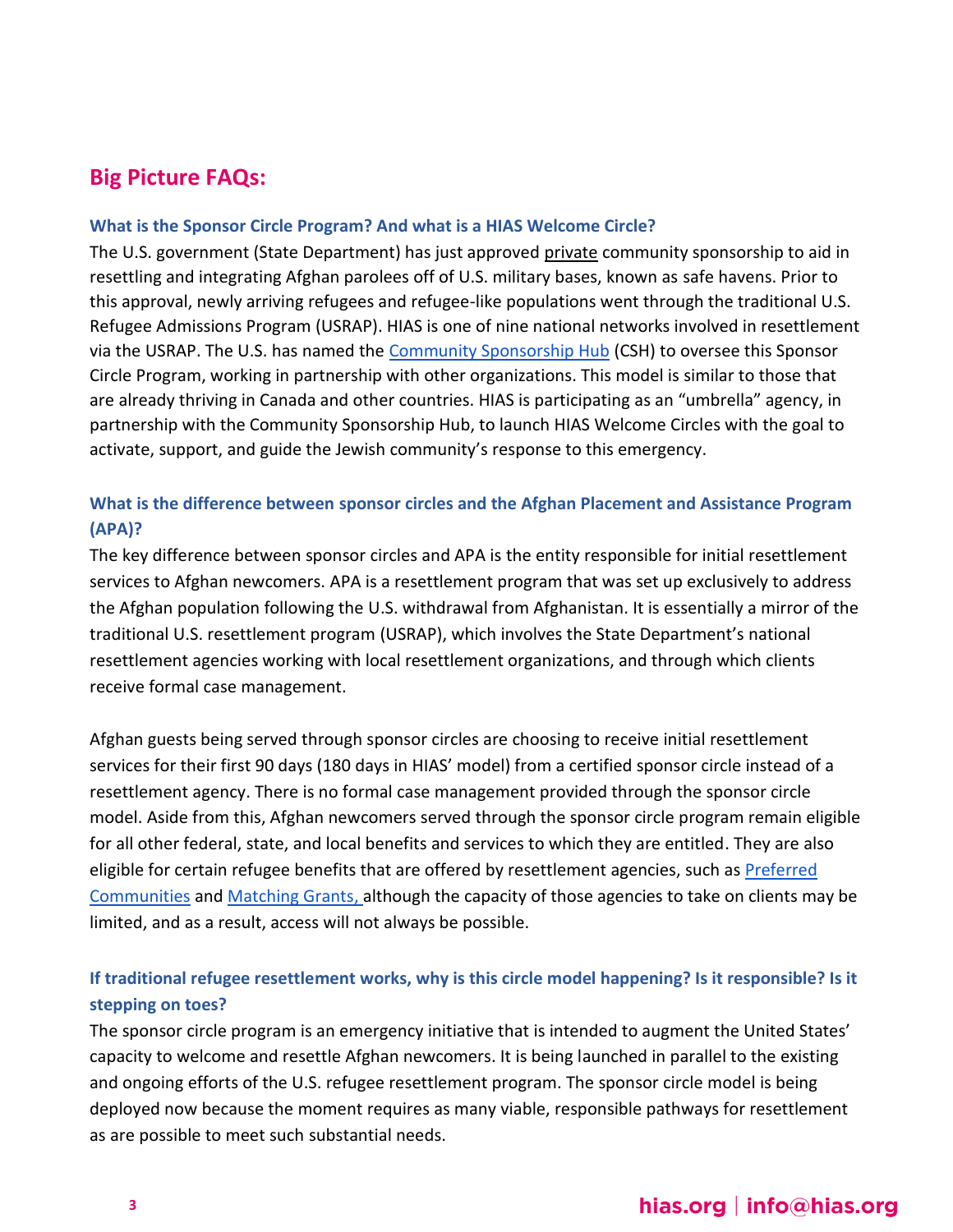# <span id="page-3-0"></span>**HIAS Welcome Circle FAQs:**

### <span id="page-3-1"></span>**Who is eligible to form a Welcome Circle, and what are the requirements?**

[Community Sponsorship Hub](https://www.sponsorcircles.org/) (CSH) has established the following eligibility criteria for sponsor circles:

- Groups of at least five individuals over the age of 18 who reside in the same local community will be eligible to form a sponsor circle. All group members must complete a required background check. Circles forming under HIAS' umbrella are strongly recommended to launch with a minimum of five people and a maximum of eight people serving as the core group. Additionally, the minimum commitment required by CSH is three months; however, HIAS very strongly recommends a commitment of at least six months.
- Sponsor circles must demonstrate that they have fundraised 60% of the financial requirement of \$2,275 per Afghan newcomer that they will support. (Note that \$2,275 mirrors the maximum amount of funding provided through APA.) These funds are to be spent on behalf of Afghans to provide for their initial housing and other basic needs.
- Sponsor circles must pass knowledge assessments to demonstrate completion of a required online course that provides information on expected roles/responsibilities of sponsor circles, how to prepare/organize for supporting Afghan newcomers, key considerations for sponsorship (e.g., expectations, power, culture, religion, trauma, and privacy), and how to navigate challenges.
- Sponsor circles are required to submit a "Welcome Plan" through which they pledge and detail how they plan to provide core initial resettlement services to Afghan newcomers for at least the first 90 days after newcomers arrive in a local community. The Welcome Plan also requires sponsor circles to consider how they will facilitate cultural connections (e.g., connections to the Afghan diaspora and places of worship).

All HIAS Welcome Circles will use the CSH website to submit applications. HIAS, as an umbrella agency for Jewish and interfaith circles, will vet and certify circles, approving them to welcome Afghans. CSH and their partners on military bases will facilitate the matches and notify circles when matches are made. HIAS will provide guidance and support to all Welcome Circles that have formed under our umbrella for the six months of commitment that we recommend.

#### <span id="page-3-2"></span>**Why form a Welcome Circle?**

- You urgently want to be reunited with a friend or family member currently at a military base
- You want to respond to a humanitarian need
- You want to connect with those in your community
- It is aligned with your values

# hias.org | info@hias.org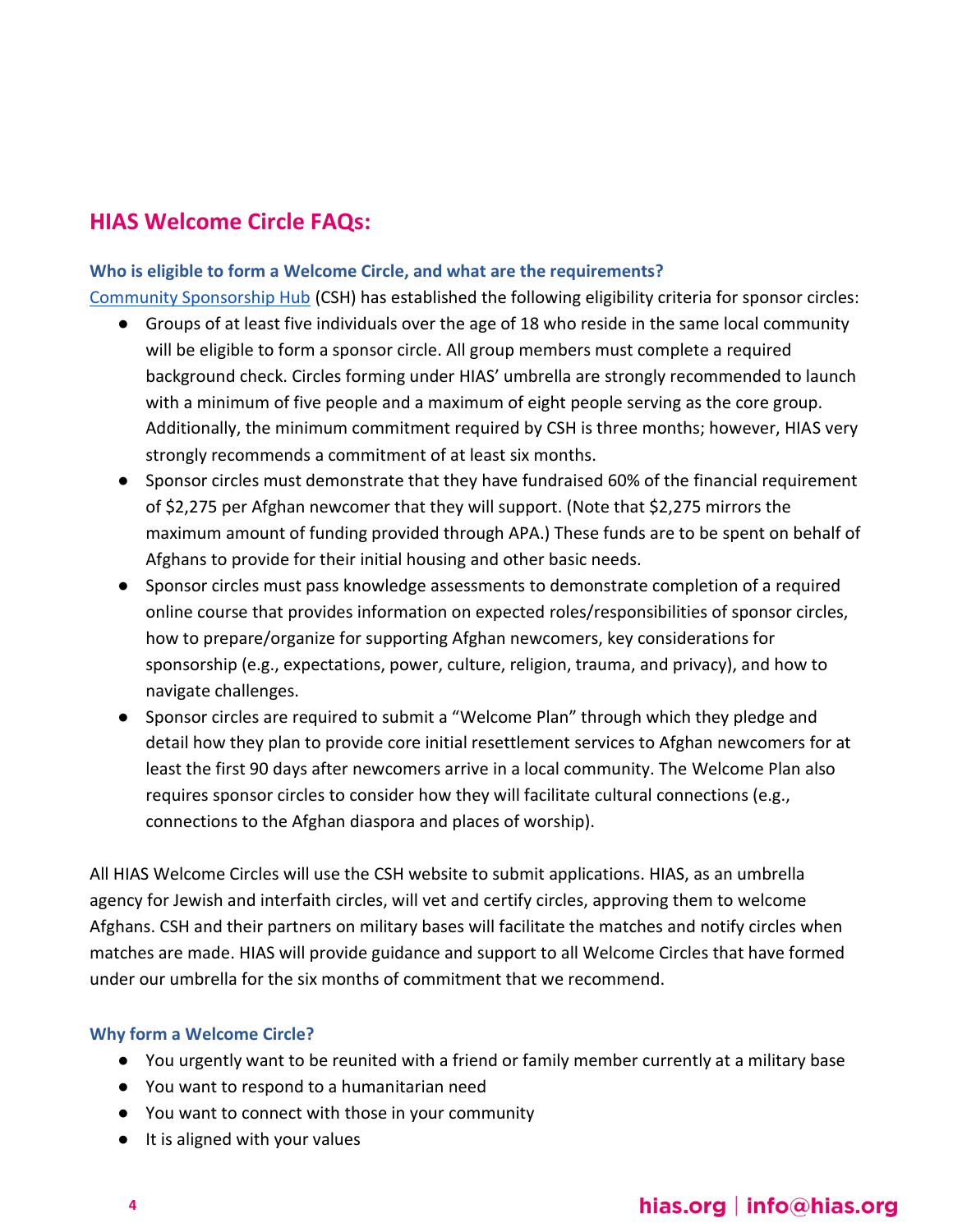- You or your family was welcomed to the United States as immigrants
- You want to support refugee integration

#### <span id="page-4-0"></span>**What are the responsibilities of Welcome Circles?**

Welcome Circles are responsible to support the Afghan newcomer(s) with the following:

- Secure housing
- Provide basic necessities
- Provide time-bound income support
- Assist in completing required changes of address
- Connect to legal assistance
- Support in obtaining a social security card
- Support in selective service registration, as appropriate
- Support in accessing medical services
- Support in accessing available benefits
- Enroll children in school
- Provide English language support
- Provide job search advice and support
- Provide community orientation
- Complete 30- and 90-day reports

#### <span id="page-4-1"></span>**What is the financial commitment of a circle?**

There are two answers to this question.

- First, the requirement: all circles are required to raise a minimum of \$2,275 per Afghan individual they welcome. This is the same amount that is allocated for individuals and the resettlement agencies that resettle them through the U.S. Refugee Admissions Program (USRAP). However, in order to be resettled through a circle, Afghans must opt out of the USRAP  $-$  so the minimum financial commitment of a circle is to raise the amount they would have received had they remained in the program.
- $\bullet$  Second, the recommendation: cost of living  $-$  rent, food, transportation, technology, phone service, etc. — varies greatly across cities and states. Depending on your location, it is highly likely that you'll need additional funds available to put toward those and other expenses. We recommend that as you consider whether you are able to form a Welcome Circle, you conduct a budget exercise based on six months of support to determine the funding you will seek to raise to support this endeavor. Don't worry if you don't know how many individuals you will be welcoming yet; set up a budget based on the finances you have available and the housing

# hias.org | info@hias.org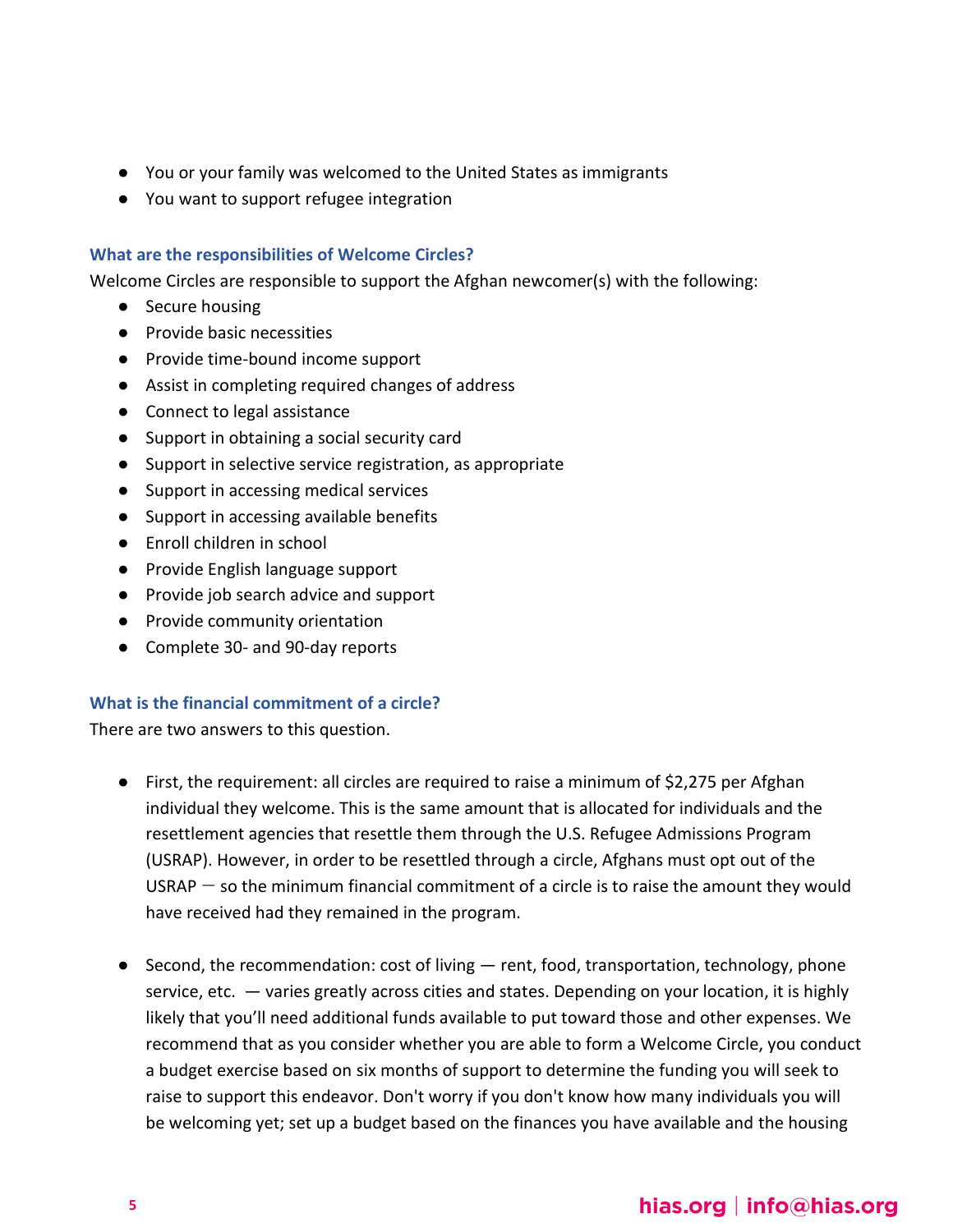possibilities you have been looking at, and this will be used to determine the size of the family with whom you will be matched. At the time of application, you must show that you have raised 60% of the minimum funding required, and the rest can be collected later on (as long as you have identified where the funds will come from).

### <span id="page-5-0"></span>**After six months, what happens to any funds remaining in the circle's account? Should we transfer it over to the family?**

HIAS asks that all circles launched as part of our "umbrella" commit to this effort for six months; more often than not, 90 days/3 months is too short a time period to ensure that the path to self-sufficiency is firmly in place. For this six-month period, circles should create a budget based on the money raised and work with the individual or family you're assisting to create a plan for when the circle's financial support is no longer available; as such, it is likely that there won't be much of a surplus at the end of this period. If there are remaining funds, they should be transferred to the newcomers and additional financial planning should take place.

NOTE: It is hoped that adults in the family will be employed by month four; additionally, they will receive cash assistance (public benefits). The amount that the Afghans you are assisting will need from the circles should decrease as they gain income from new employment and access benefits.

### <span id="page-5-1"></span>**Is it advisable to launch a circle if we live in a community with a high cost of living and/or a low immigrant population?**

There are many factors to consider when assessing how suited a community is for successful resettlement. We have seen success in unexpected places; for example, HIAS clients have been successfully resettled in high-cost places like Westchester County, NY and more rural parts of Connecticut with low immigrant populations. All Afghans who are considering participating in the Welcome Circle model are counseled about potential locations to ensure that they are able to make informed decisions about where they are heading. Additionally, HIAS hopes to encourage as many Welcome Circles as possible to form in shared communities, so that our new neighbors hopefully feel less alone.

#### <span id="page-5-2"></span>**Is any federal funding provided to each Afghan resettled through a circle?**

There is no federal funding for Afghans who opt out of the USRAP and into the circle program. However, Afghans resettled through circles do have access to public benefits such as Medicaid, SNAP, Supplemental Security Income (SSI), and TANF, and are eligible for some of the benefits that resettled refugees can access, including [Refugee Cash Assistance,](https://www.dshs.wa.gov/esa/community-services-offices/refugee-cash-assistance) [Refugee Medical Assistance,](https://www.acf.hhs.gov/orr/programs/cma/about) [Preferred](https://www.acf.hhs.gov/orr/programs/refugees/rph)  [Communities,](https://www.acf.hhs.gov/orr/programs/refugees/rph) and [Matching Grants.](https://www.acf.hhs.gov/orr/programs/refugees/matching-grants)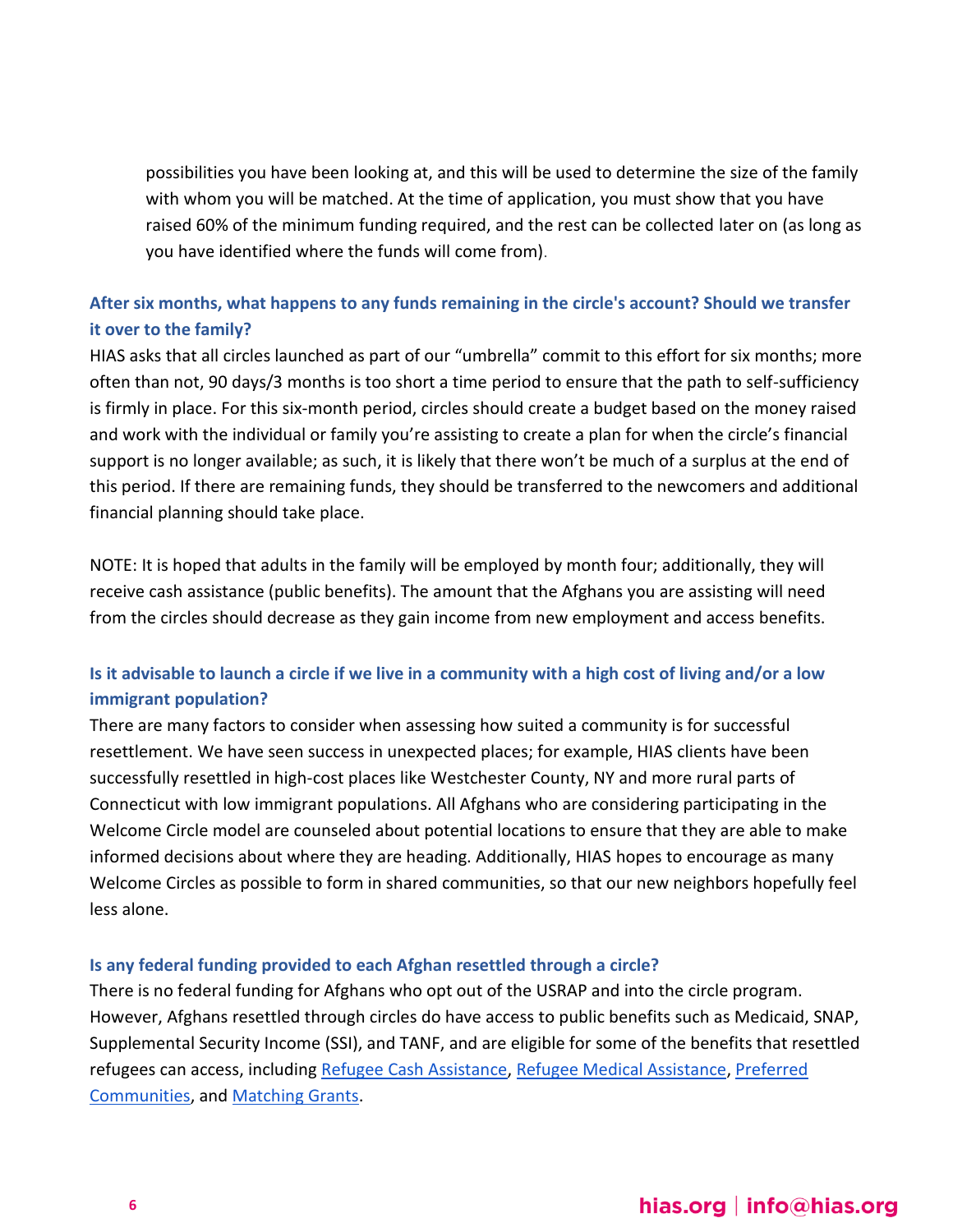### <span id="page-6-0"></span>**My congregation is located near a HIAS Resettlement Partner or another local refugee resettlement agency. Should we still pursue starting a HIAS Welcome Circle?**

If you live near a HIAS resettlement partner (we call them "affiliates"), we recommend that you work directly with them! If you need to be connected with a HIAS resettlement partner, please contact Merrill Zack at [merrill.zack@hias.org](mailto:merrill.zack@hias.org). If you're already working with a local resettlement agency, you should continue working with them.

# <span id="page-6-1"></span>**In previous years, my synagogue has helped resettle refugees with local agencies. How are HIAS Welcome Circles different from refugee sponsorship programs we may have done in the past?** Since 1980, when the USRAP was formed and put into place, nearly all community assistance in resettlement has been carried out in partnership with a local resettlement agency. Local agencies provide case management for refugee clients and work with community groups to assist with resettlement. Welcome Circles do not work with a local resettlement agency, and there is no case management in place for clients. The circle model is based on the Canadian private sponsorship model, and national umbrella agencies  $-$  in this case, HIAS  $-$  provide guidance and support to circles, but not case management.

### <span id="page-6-2"></span>**Can Jewish organizations that are not synagogues or congregations (such as Jewish day schools, nonprofit advocacy organizations, other Jewish organizations) and non-Jewish partners (mosques, churches, and secular groups) create a HIAS Welcome Circle?**

Yes! HIAS is a Jewish organization proudly grounded in Jewish history, culture, and values, and we work in coalition every day to serve refugees and asylum seekers of all backgrounds. We're in an allhands-on-deck situation, requiring communities and institutions of all kinds to work together in welcoming our new neighbors. HIAS will happily partner with non-congregations and/or non-Jewish groups to create a Welcome Circle.

### <span id="page-6-3"></span>**We aren't sure our congregation can do this alone. Can HIAS pair us with another congregation in the area to form a Welcome Circle together?**

While we can't guarantee that we can find a perfect pairing, we're very happy to work with you to identify a potential partner congregation or organization to collaborate with on forming a circle.

#### <span id="page-6-4"></span>**How big should a circle be? What is the magic number?**

Welcome Circles must have a minimum of five people over the age of 18, but HIAS strongly encourages a core circle of five to eight participants; that inner circle should be the group that has high touch with the individual or family you are assisting. Of that group, one will be the designated Welcome Circle lead who will communicate directly with a HIAS Welcome Circle Liaison throughout the commitment. There can be concentric circles of volunteers around this core group made up of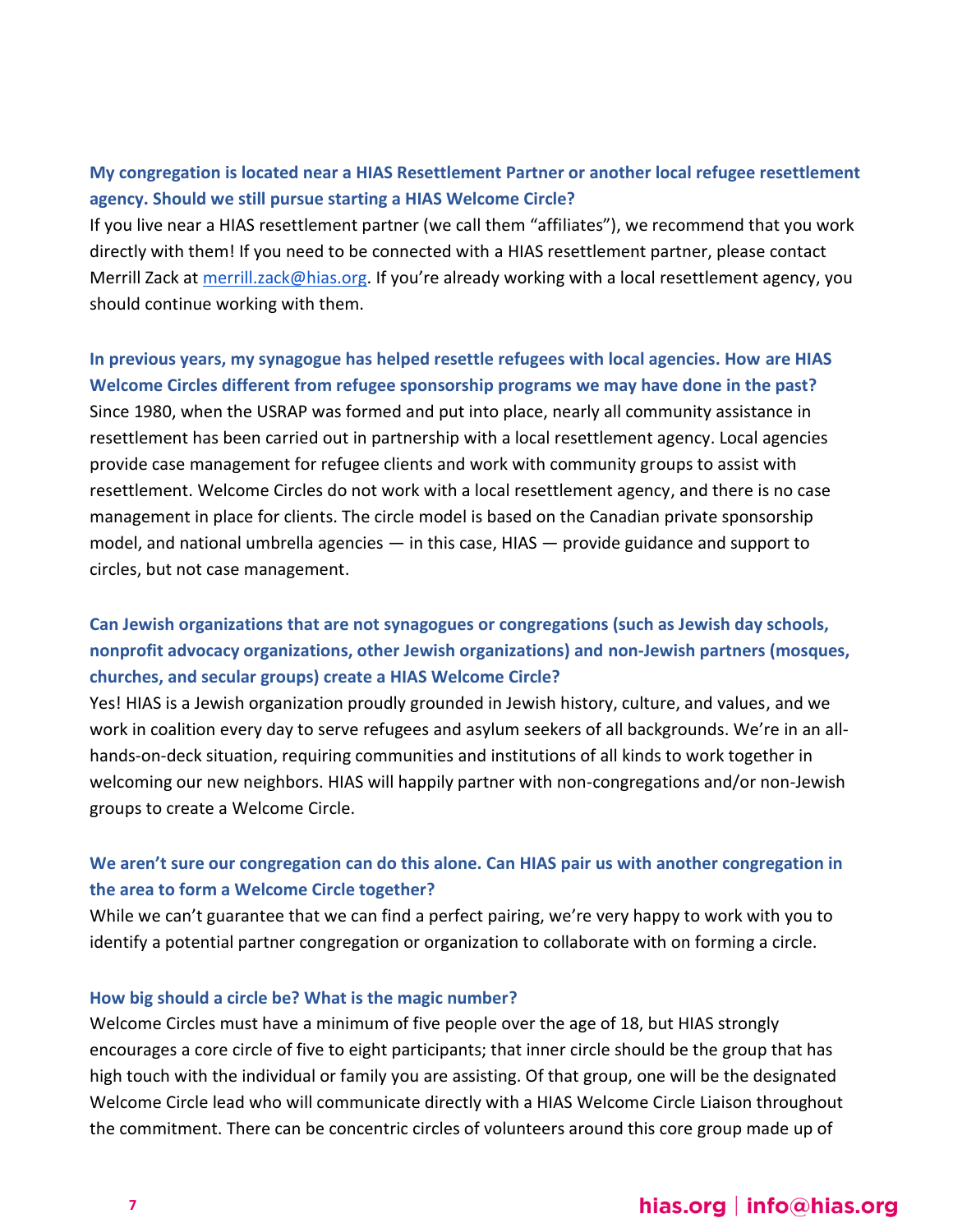those volunteers who have less direct contact with the new neighbors; these volunteers can provide support through researching employment opportunities or schools, identifying healthcare providers who accept Medicaid, preparing new homes, gathering clothing for families, etc.

#### <span id="page-7-0"></span>**What direct support does HIAS provide Welcome Circles?**

Each HIAS Welcome Circle will have a HIAS staff contact - a Welcome Circle Liaison - to serve as a guide throughout this process. Welcome Circle Liaisons will work with circles to build their Welcome Plans, prepare for arrivals, navigate post-arrival activities and challenges, and connect circles to technical and operational resources on best practices in resettlement. HIAS will also offer monthly office hours with technical experts to share guidance and resources on topics ranging from traumainformed care and boundary setting to employment and housing. HIAS will also facilitate peer-to-peer mentoring, matching new Welcome Circles with lay experts from within the HIAS synagogue network, and we'll offer Jewish resources to ground the experience and the work.

### <span id="page-7-1"></span>**Welcome Plan FAQs:**

#### <span id="page-7-2"></span>**How can we find appropriate housing?**

Housing needs, resources, and challenges will vary from one community to the next. Some areas have high costs, others are affordable but without access to public transportation, and others may have limited options altogether due to housing shortages. You may want to consider housing in two stages: short- and long-term.

● **Short-term housing** could be booked through Airbnb, or it might be an "in-law" suite or apartment owned by someone in your congregation. If you have a room or rooms in your home with a separate entrance, kitchen, and bathroom, then this could be a good temporary arrangement. Airbnb is planning to offer housing credits for circles, though details are not yet available.

If the temporary housing setup is a room inside your home with all of these spaces shared, it might be difficult or stressful for the family. This is particularly true for families where their religious customs dictate not being able to uncover their hair in front of a man they are not related to. But it also can be difficult because they have spent the past few months in a military base with little space for quiet time alone with their family, to process some of the difficult or traumatic experiences they've endured.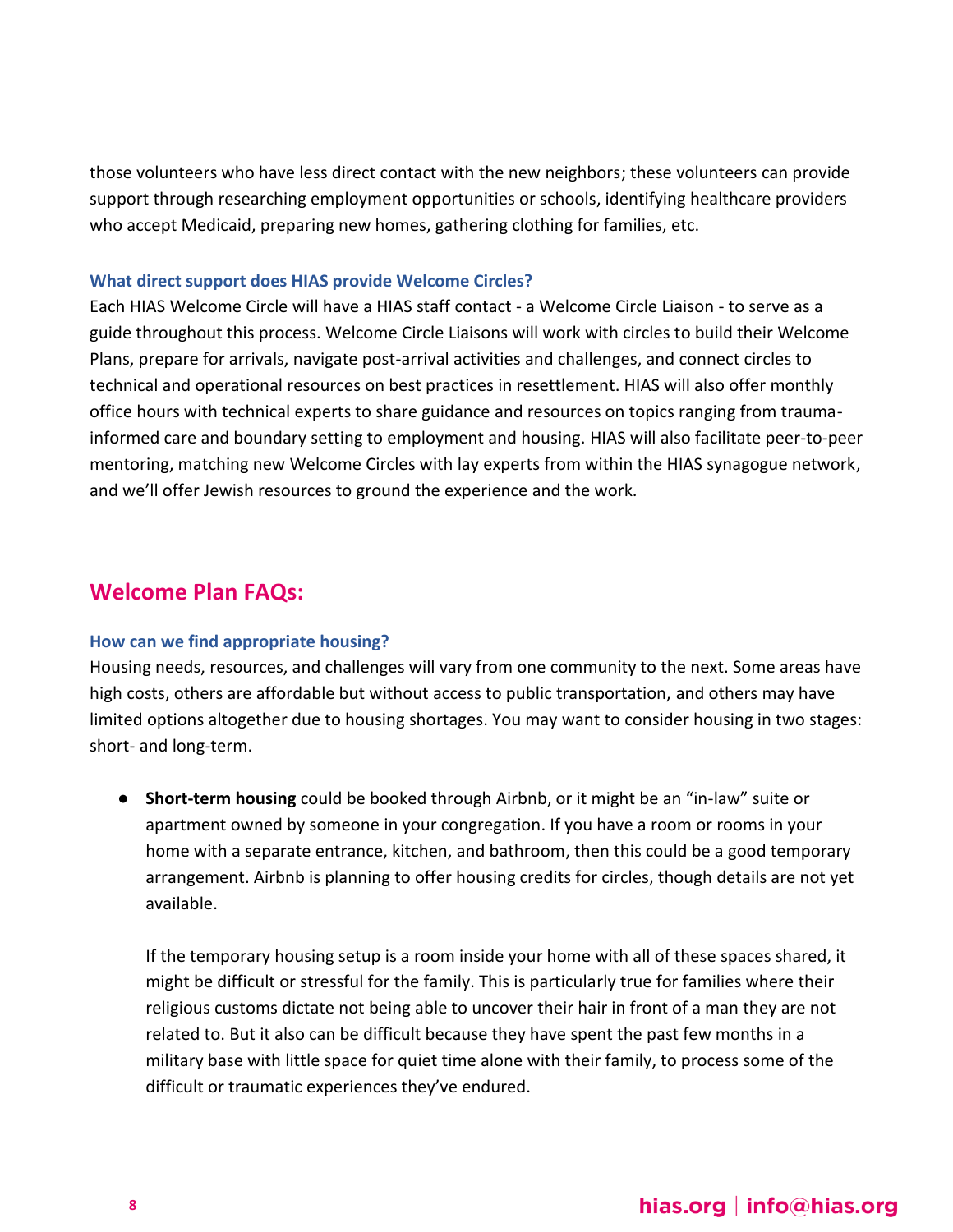● **Long-term housing** will most likely be a rented house or apartment. After the support period ends, the family will be responsible for paying their own rent. For this reason, housing should be affordable, and/or in an area with housing subsidies available from the municipality or state government.

If you plan to have the family living on the same property as a member of your congregation, note that this should be treated as a landlord-renter arrangement with a signed lease and monthly rent payments. Consider how easily the family will be able to access transportation from the location. If it is not near public transportation, you'll want to plan on helping them obtain a U.S. driver's license and access to a used car to purchase.

In areas where affordable housing with access to transportation is difficult to come by, consider building relationships with members of the local real estate community who can help you navigate the challenges.

Additional resources can be found through the organization [Welcome.Us,](https://welcome.us/) a non-profit set up to help with integrating Afghan newcomers into our communities across the United States.

### <span id="page-8-0"></span>**Who should be part of the core group of a Welcome Circle?**

Members of a congregation's social justice/action committee, as well as those with a social work background (even if they're currently not involved with a congregation's social justice/action committee), would be great places to start. Any other members with special skills to offer, such as educators, medical professionals, lawyers, etc. can also be useful members of the core group, or they can be identified as part of the larger community so that they can assist as needed. It is also critical to understand that at least some members of a circle should be available during workday hours, both to accompany new neighbors to appointments and to respond to urgent matters if/when they occur.

### <span id="page-8-1"></span>**What is the level of detail that is needed to fill out the Welcome Plan? How specific does the housing plan need to be, for example, not knowing the timing of when the family would arrive/how many people?**

You should be as detailed as you can, and most importantly, clear about your capacity in each area of the Welcome Plan. For example, if you think you can meet the initial needs of a multigenerational family of five, including a person in a wheelchair or with other health needs, you should specify that in your application. If you are only able to take individual adults, you can state that too. Be as detailed as you are able. If you have already identified housing and spoken with the landlord; collected commitments for in-kind donations of furnishings and household goods; had conversations with local agencies, charities, Afghan community groups, interpreters, etc., note that in the plan. You may even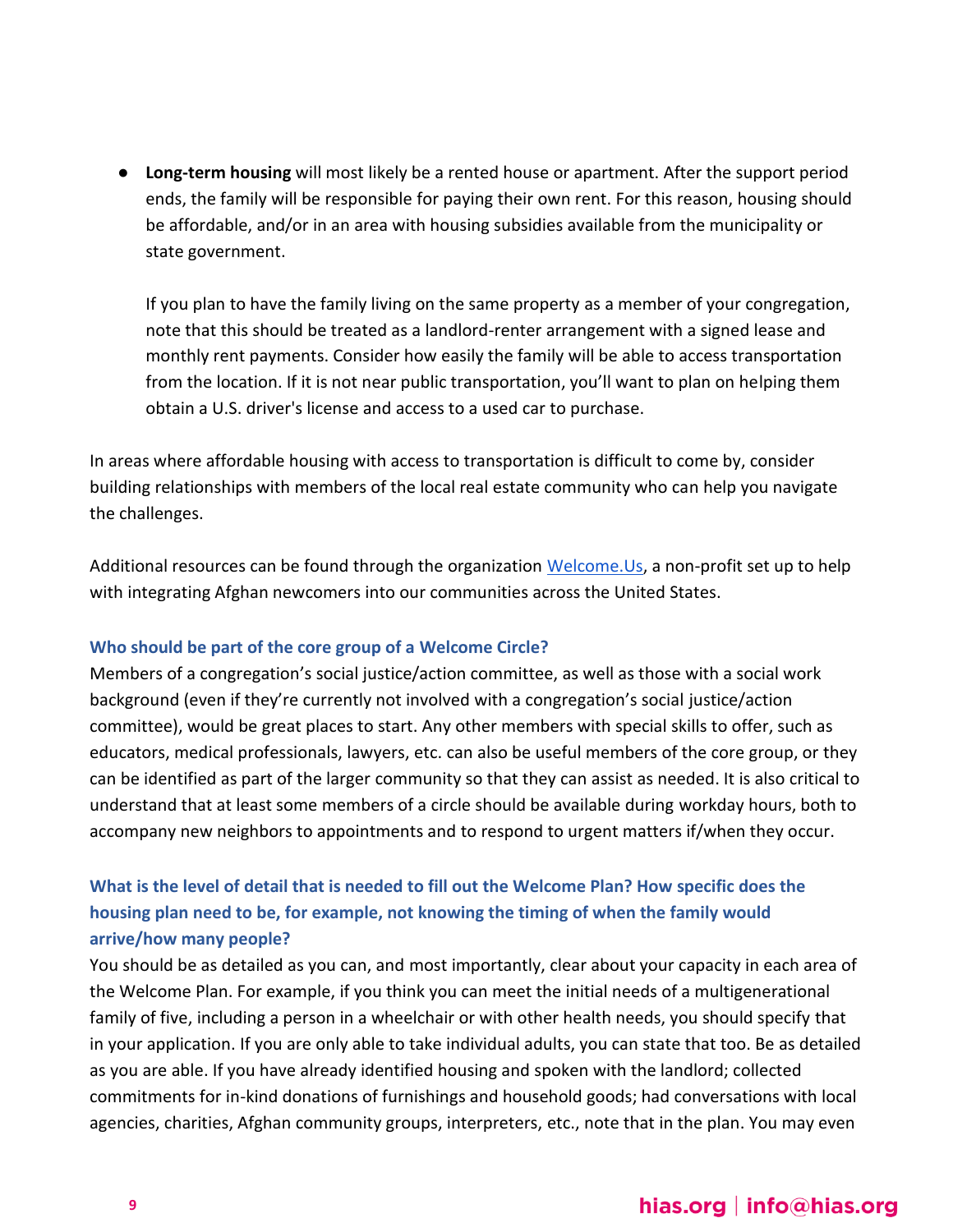want to specify in the plan who you've spoken to at a particular agency, and what guidance and/or support they've agreed to offer.

### <span id="page-9-0"></span>**I'm having trouble budgeting without knowing how large a family to expect. What does HIAS recommend?**

Start by determining how much money you expect your community can raise, and then build out a budget of monthly expenses, and that will help to determine what size family you would be able to accommodate. HIAS can help you with [this](https://www.numbeo.com/cost-of-living/country_result.jsp?country=United+States), as well. You can use tools like this to help consider what expenses to include in your budget by selecting a city in your area from the menu at the top to see the average costs in your local area. You can also reference guides for the Canadian model, like [this](https://www.agcrsi.org/getting-started/sponsorship-costs)  [one,](https://www.agcrsi.org/getting-started/sponsorship-costs) which can help determine what costs to plan for and what can be reduced using volunteers and in-kind donations (donations of physical goods and items).

# <span id="page-9-1"></span>**Application Process FAQs:**

<span id="page-9-2"></span>**I just submitted a request to complete the background check for myself. Can I start moving forward with the application form process while I'm waiting to hear that the check has been authorized?**  Yes! We encourage you to start the application process as soon as possible, so you can continue to prepare while background checks are being processed. These steps are outlined **[here,](https://www.sponsorcircles.org/apply)** and you will find tools to support you in completing your application **[here](https://www.sponsorcircles.org/tools)**.

<span id="page-9-3"></span>**Can the actual application be submitted without a finalized/complete background check?**  Applications will not be considered complete until all required pieces are submitted.

### <span id="page-9-4"></span>**How long does the process from submitting an application to being matched with a family/individual take?**

Once certified, circles will be flagged in the system as eligible to be matched. Most likely, it will be two to three weeks from the time a circle is certified to the arrival of the new neighbor/s.

### <span id="page-9-5"></span>**Unfortunately, no one in our networks (or our circle) speaks Dari or Pashto. What if we are matched with a family that has minimal or no English language skills?**

It is definitely possible that the individual or family you welcome will not have fluency in English. We encourage you to explore local interpreters/translators in your area. Other free resources include Tarjimly [\(tarjim.ly\)](https://www.tarjim.ly/), a free app using volunteers from around the world, and Talking Points [\(talkingpts.org\)](https://talkingpts.org/) for free machine translation texting. There are professional interpreters available through for-profits like Language Line [\(languageline.com\)](https://www.languageline.com/s/). As part of your Welcome Plan, you will be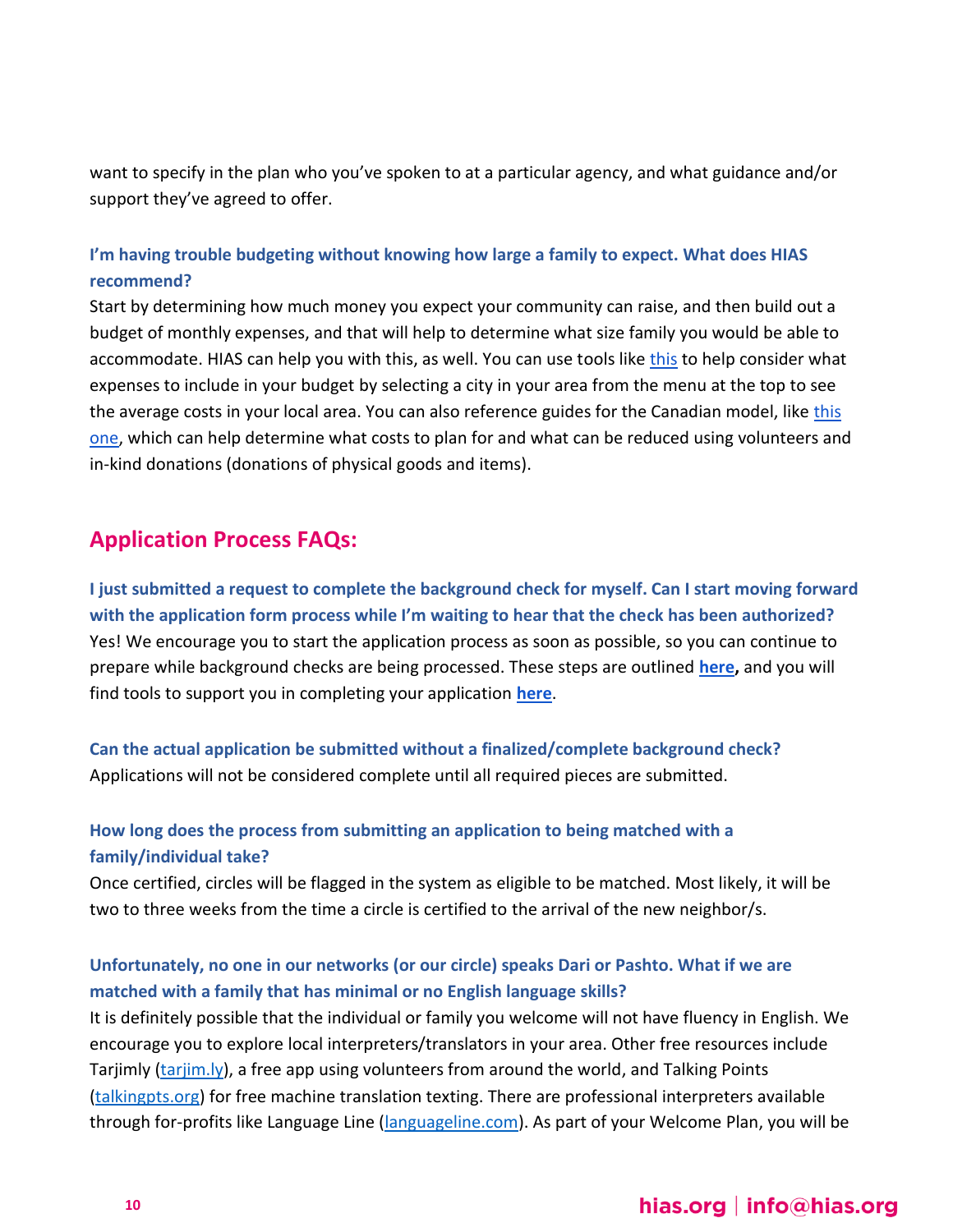asked to consider if there are wider Afghan cultural groups or resources in the area. If there is a local community that you are in touch with, explore if they are willing to serve as a volunteer or, ideally, paid interpreter. You might find this [one-stop resource hub](https://www.iloveafg.org/) made by Afghan American women helpful too. Additionally, HIAS is exploring whether we might be able to provide connections to interpretation support.

#### <span id="page-10-0"></span>**Before we decide, can we speak with a congregation that has done this before?**

Certainly. Please reach out to us at [isabel.burton@hias.org](mailto:isabel.burton@hias.org) and we'll connect you with a volunteer from a synagogue or local group that has experience in assisting in this way with refugee resettlement.

### <span id="page-10-1"></span>**We want to make sure our group is respectful of the boundaries and emotional distress that the family may have. What is your recommendation?**

Keep in mind that the role of a Welcome Circle is to be a resource for capable, intelligent adults to get their feet on the ground in a new and unfamiliar community while they work towards self-sufficiency. The first step is always listening to the family about their wants and needs and respecting their decisions.

We also recommend not asking questions that bring up trauma. If the family you have sponsored offers information about their experiences, listen and be supportive; however, we should never ask people to share these experiences as it might be uncomfortable or cause them distress. Build trust. Dignity needs to be respected. You will find more information on trauma-informed support, boundaries, and expectations in the [Sponsor Circles Course](https://static1.squarespace.com/static/61646bf4b4d54060a39e8039/t/617d85cb7b44593898c22897/1635616206874/Sponsor+Circle+Guide.pdf) in Module 4: The Skillful Sponsor Circle.

It is also important that circles' members take care of themselves and practice self-care. Being exposed to someone else's trauma can take a toll on us as well.

#### <span id="page-10-2"></span>**OK, I think we're in! How do we get started?**

That's terrific. Go to and start your application now!

### <span id="page-10-3"></span>**The application requires me to enter information about the umbrella agency my circle will be associated with — is that HIAS? What should I enter there?**

Step one is to ensure that a HIAS staff person knows that you'll be completing an application — we will be delighted to hear this news! Please email [isabel.burton@hias.org](mailto:isabel.burton@hias.org) to ensure that we are officially notified. You'll hear back ASAP with the information to include in the application form.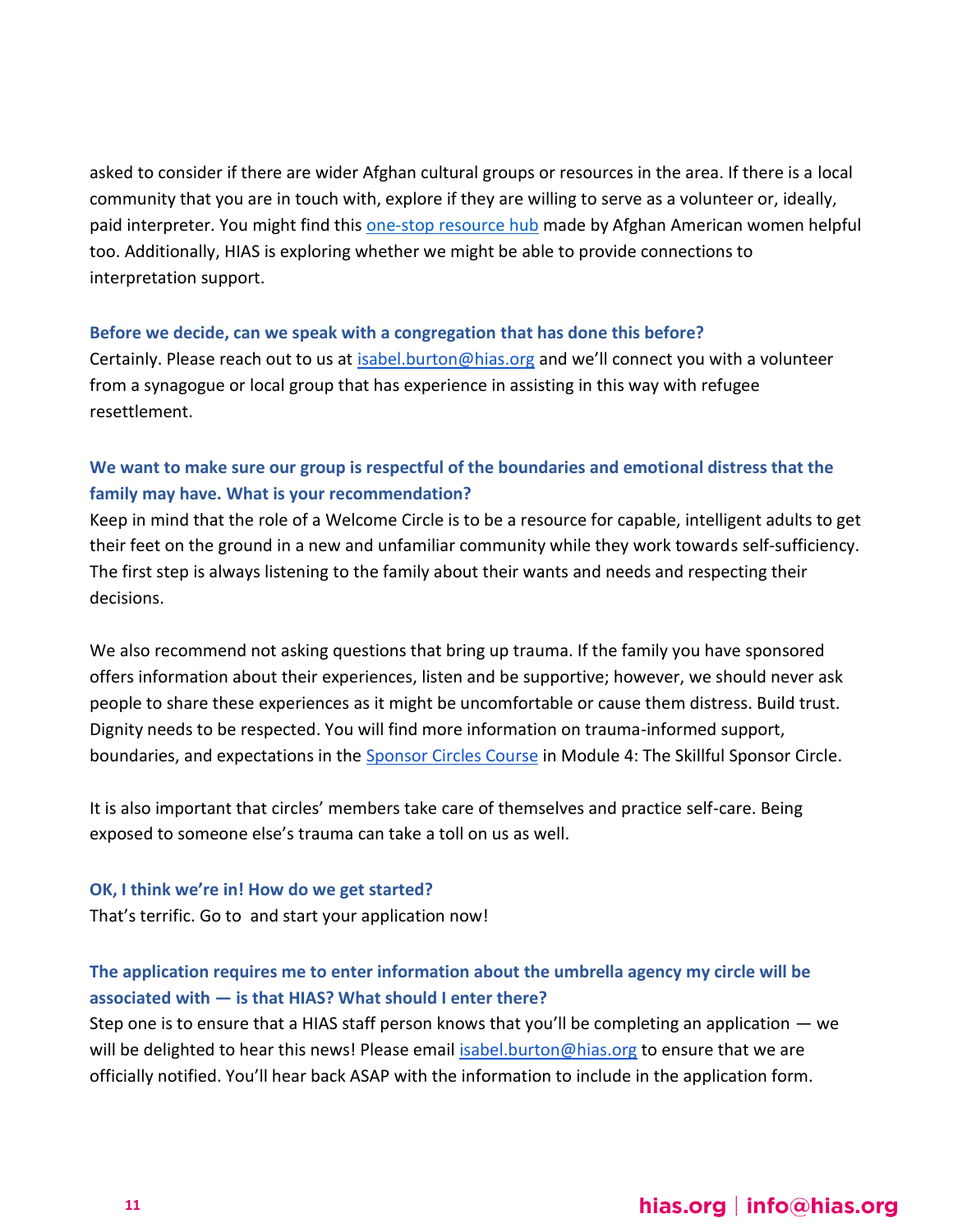<span id="page-11-0"></span>**How do we handle and disburse the money that we raise? Should it be held in a synagogue account and disbursed from there? Should we set up a separate non-profit or a GoFundMe?** Circles will need to research their options and make choices that make sense for their groups. It may be possible, and make sense, to work with a congregation or local non-profit as a fiscal sponsor; you could also consider keeping the money raised in a separate fund in a synagogue account. If a circle is able to use a 501c3 account, then people can give tax-deductible donations, which is an advantage when encouraging people to support the work.

Circles will be asked to designate a member to oversee finances. This person is responsible for overseeing the expenditure of the resettlement funds and introducing refugee adults to family budgeting, credit, the banking system, and taxes.

Because the goal is for families to achieve self-sufficiency as quickly as possible, consider transitioning the budgeting for household expenses like utilities and grocery bills to the family early on. Funds for the household budget, along with additional pocket money, should be disbursed to the family on a regular basis (whether that is weekly or every other week will be part of your planning). You should plan to make rent payments directly to the landlord for the duration of the six months support period. Try not to make large transfers to the family at once, as this will appear as income and could jeopardize access to certain welfare benefits.

### <span id="page-11-1"></span>**We need to go through our synagogue's formal process before saying yes — the board of directors, the Rabbis, etc. This takes time. Is it ok if we can't say yes for a month or two?**

It is our current understanding that all cases on the safe haven military bases will need to be accounted for — either through Welcome Circles or through traditional resettlement agencies — by mid-February. We encourage you to consider fast-tracking the discussion and decision-making process because of the urgency of this situation.

### <span id="page-11-2"></span>**What happens if the family or individual our circle has assisted is not on their feet after six months? What is our obligation to continue to provide financial support?**

Refugees, as a group, have historically been expected to become economically self-sufficient in 3-5 months. Otherwise, the U.S. refugee program and the professional agencies that do this work would not be successful either. It is key to promote economic self-sufficiency from the very beginning, being clear that the financial support from the circle is time-limited. Success for them — and for refugees coming to the U.S. in general — requires early economic self-sufficiency, defined as having the income to support basic needs. They will be eligible for welfare cash assistance, but in most locales, that is not enough to pay rent, much less anything else.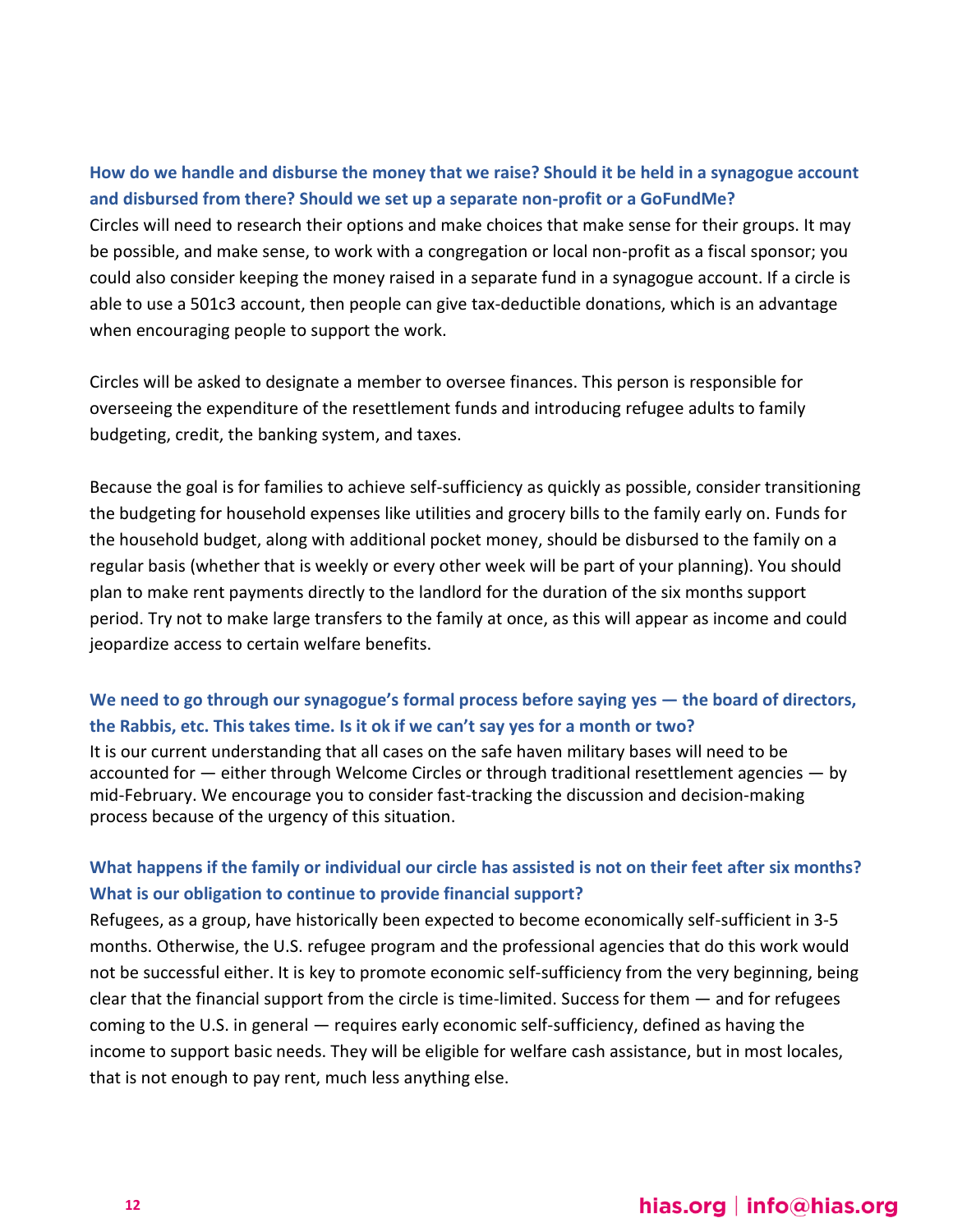The key source of income is employment. Depending on where the families live, this may mean one full-time worker can support the family, but in some cases, two workers will be needed. It is often the case that even high-skilled individuals with fluent English have to take jobs below their station until they learn more about the U.S. world of work and are in the position to "compete" for advanced-level jobs. Job search, interviewing, and workplace expectations are likely very different from what they know.

There may be employment services available in your area, but circles play a role in helping adults secure employment. Circles members and their networks should be tapped, and the family should use any connections they have. There may be refugee providers in your area that can help with this. There will be mainstream providers as well. Typically, anyone on welfare is assigned to an employment program. Circles will have access to HIAS' robust trainings and guidance as well as from national providers, Switchboard () and Upwardly Global [\(upwardlyglobal.org\)](http://www.upwardlyglobal.org/) for higher-skilled professionals.

Providing financial literacy early on, with a major focus on budgeting, is the best way to engage and educate the family, giving them the information, and perhaps eye-opening reality, of their situation at this early stage of resettlement. It's helpful for them to create short-term and longer-term goals so they know they are not stuck where they are. Perhaps there are connections to high-paying jobs for Afghan professionals, but in most cases, finding those jobs takes more time than what they have due to their financial reality. They can be simultaneously working a "survival" job and pursuing their longer-term goals. It may be helpful to think back to when you or your ancestors came to the U.S., how they may have struggled, and where they are today.

Other considerations: There could be emergency cash assistance to help families over a short-term hump. If there is someone over age 65 or someone with a permanent disability, they will be eligible for disability support. If the rent is simply too high for the family, then relocation may be necessary. There also could be subsidized housing options in your area.

### <span id="page-12-0"></span>**What other support services are available after the six months are up?**

The Afghans you assist may be able to access support through refugee and/or mainstream programs that offer employment-related assistance and/or case management. They may automatically be connected to these services upon opening welfare cash. Your State Refugee Coordinator will have information on these services; they likely have a web page. The families will also have access to any services for low-income households and/or regular mainstream services. Aside from employment, this could include special education, disability, senior services, mental health/behavioral supports, and other human services. The families will likely continue to receive food stamps and Medicaid while